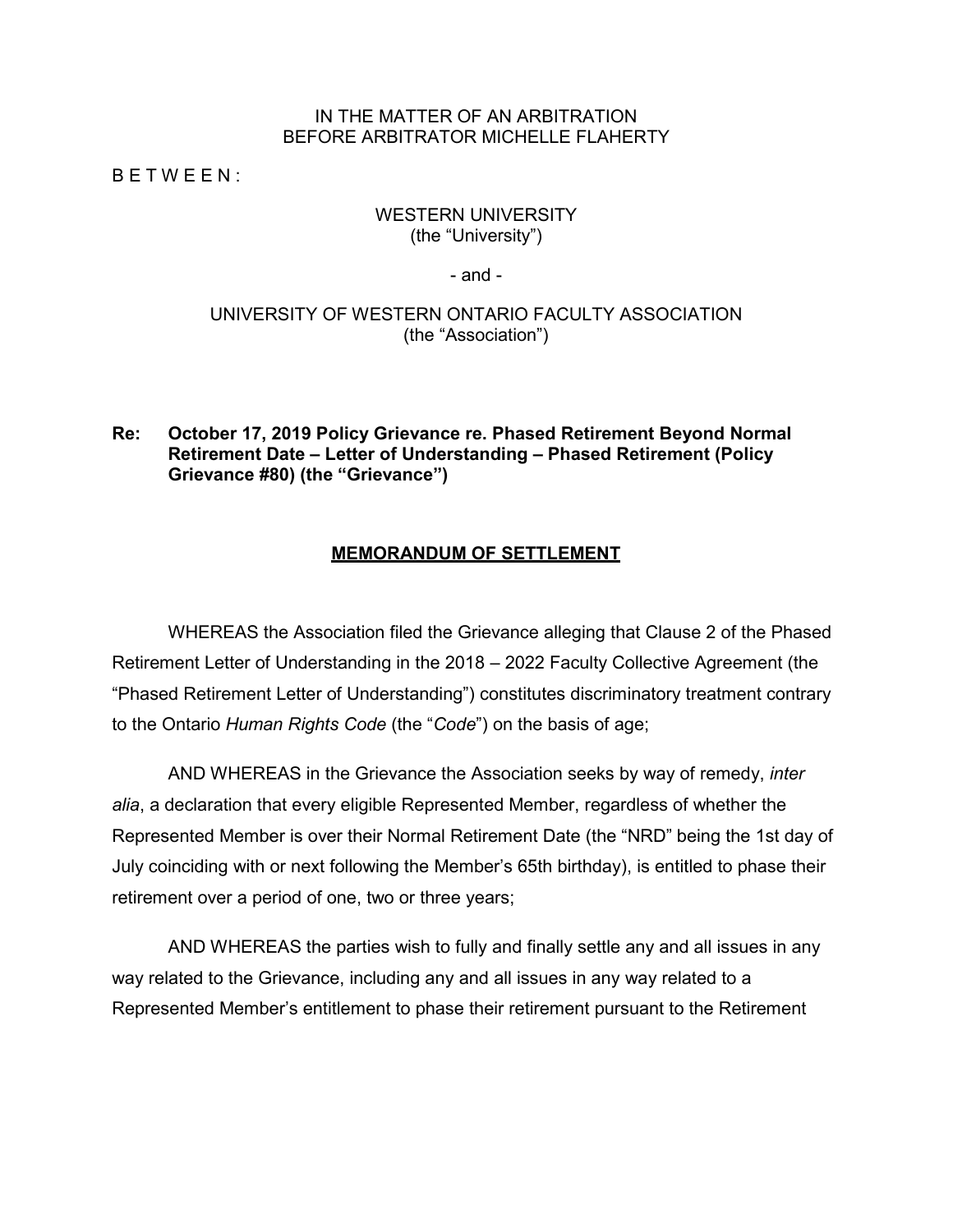and Resignation Article of the collective agreement and the Phased Retirement Letter of Understanding;

AND WHEREAS the parties agree that the terms and conditions of this Memorandum of Settlement fully, fairly and appropriately deal with any and all issues in any way related to a Represented Member's entitlement to phase their retirement pursuant to the Retirement and Resignation Article of the collective agreement and the Phased Retirement Letter of Understanding;

NOW THEREFORE the parties agree as follows:

- 1. Effective the date this Memorandum of Settlement is signed by the parties, a Represented Member who is eligible to phase their retirement pursuant to Clause 4 of the Retirement and Resignation Article of the collective agreement, including members who previously provided notice to the University of intent to phase their retirement, but who have not yet commenced their phased retirement or who commenced their phased retirement on January 1, 2022, may phase their retirement over a period of one, two or three years regardless of whether the Represented Member is over their NRD or not.
- 2. Effective the date this Memorandum of Settlement is signed by the parties, the Phased Retirement Letter of Understanding will be amended to read as follows:

# *LETTER OF UNDERSTANDING*

### *PHASED RETIREMENT*

*The Parties agree that this Letter of Understanding forms part of the 2018-2022 Faculty Collective Agreement for the life of the Collective Agreement.*

*1. Notwithstanding the provisions of Clause 4.2 of the Article Retirement and Resignation, a Member who is eligible under Clause 4 of that Article may phase their retirement over a oneyear or two-year period.*

*2. Notwithstanding the provisions of Clause 4 of the Article Retirement and Resignation, a Member who is eligible for phased retirement under Clause 4 who is beyond their Normal Retirement Date may phase their retirement over a one-year, two-year or three-year period.*

*3. A Member choosing to phase their retirement over one or two years shall have a maximum and minimum workload in any one of the years of 75% and 25%, respectively.*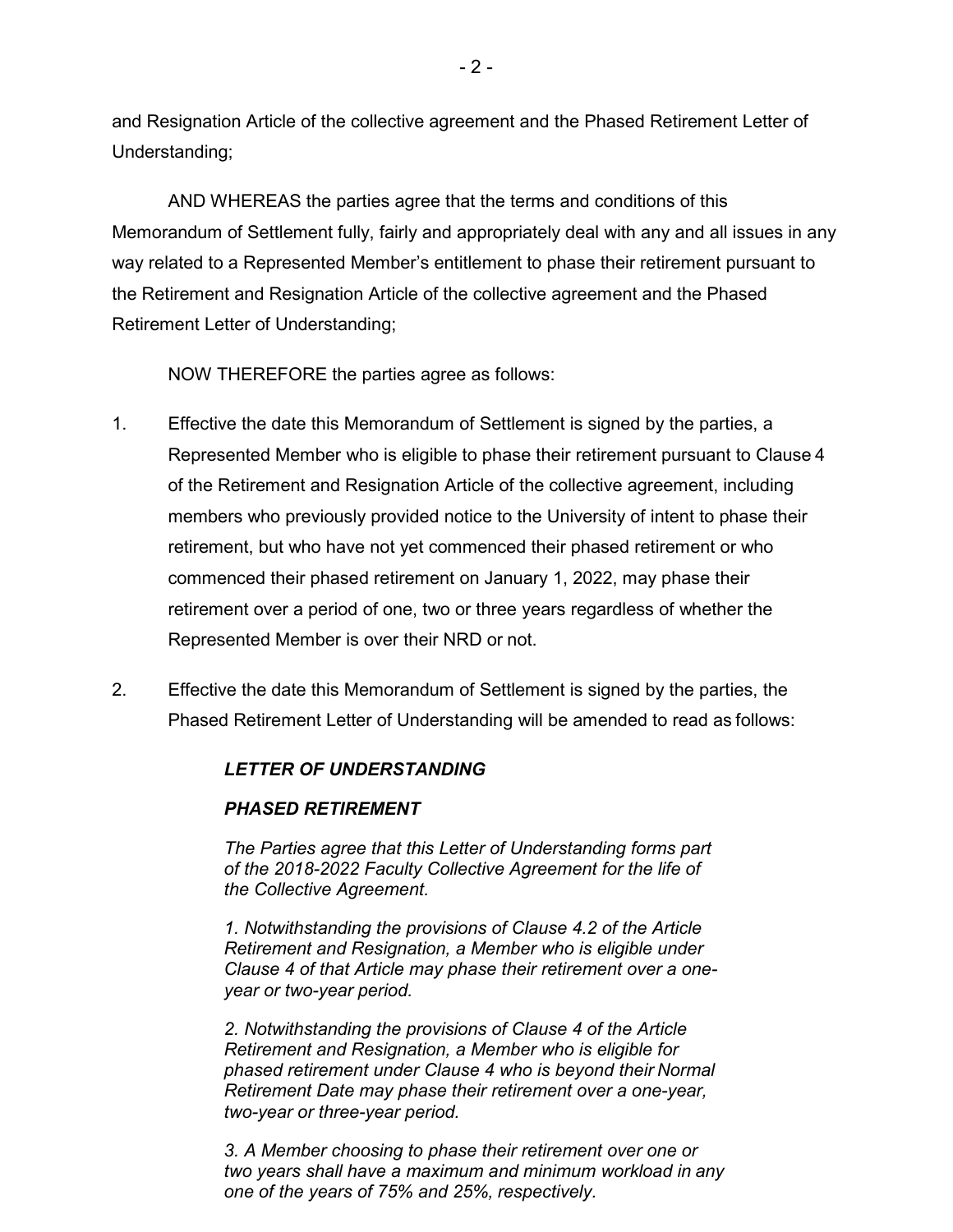*4. Notwithstanding the provisions of Clause 4.3.4 of the Article Retirement and Resignation, an eligible Member on a one-year Phased Retirement shall receive Phased Retirement Supplement equal to a minimum of one sixth of the Member's Base Salary immediately before commencement of thePhased Retirement, and an eligible Member on a two-year Phased Retirement shall receive Phased Retirement Supplement equal to a minimum of one third of the Member's Base Salary immediately before commencement of the Phased Retirement.*

*5. All other provisions of Clauses 4 through 4.3.6 of the Article Retirement and Resignation shall apply.*

- *3.* The Association, on behalf of all current and future Represented Members, acknowledges that the parties have discussed or otherwise canvassed any and all potential human rights complaints, concerns or issues arising out of or in respect of the Retirement and Resignation Article of the collective agreement and the Phased Retirement Letter of Understanding in any way related to a Represented Member's entitlement to phase their retirement, and that the terms and conditions of this Memorandum of Settlement constitutes a full and final settlement of any existing, planned or possible complaint or complaints based on similar allegations against the University under the *Code.*
- 4. This settlement is made without prejudice or precedent to the rightsof the University or the Association in any other matter and shall not be referred to or relied on in any other matter for any purpose whatsoever other than the enforcement of and/or adherence to its terms and conditions.
- 5. Nothing in this Memorandum of Settlement is nor shall it be construed as any admission by the University of any breach of the collective agreement or the *Code*  as alleged in the Grievances, all of which has been and is denied by the University.
- 6. Michelle Flaherty shall be seized as mediator-arbitrator of any issues concerning the interpretation, application, administration or alleged violation of the terms and conditions of this Memorandum of Settlement.